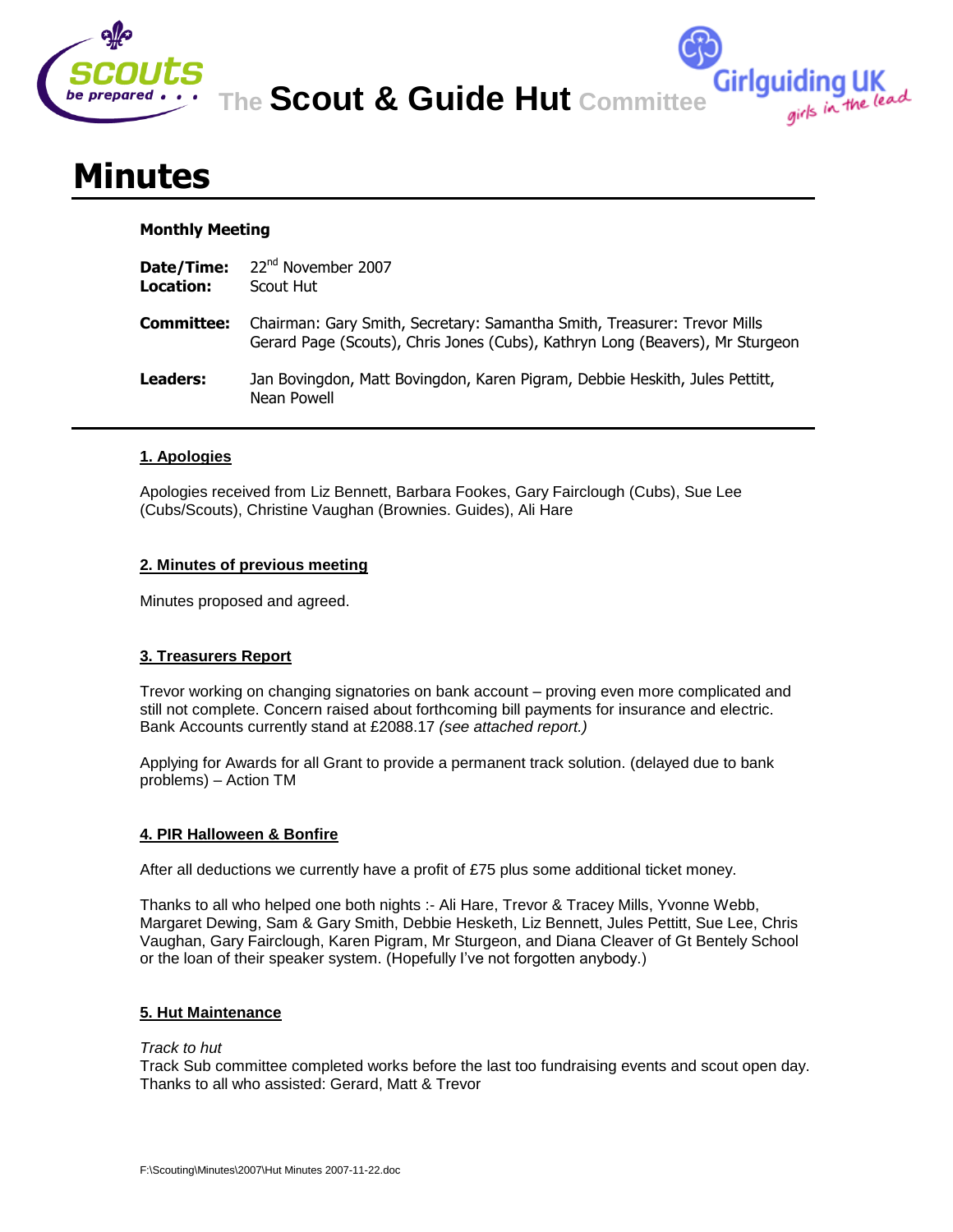

*Flooring.*  Flooring not as bad as anticipated – to be monitored during winter months. TM to conduct flooring survey before next meeting.

*Outstanding Action Points Cess Pit* Probably needs emptying as unsure when last emptied. Estimated cost of £50. LB to action. *(Subsequent to meeting cost is nearer £95)*

*Fire Doors* Measurements have been taken, but still awaiting costs: Action: KP

## **6. Fundraising**

*Chocolate Sales* – 10% commission currently stands at approximately £85; we also obtained a large box of chocolates which we are to raffle.

*Cubs Entertainment* on Dec 11<sup>th</sup> evening – Agreed to sell chocolate raffle tickets, hot dogs and remaining snack foods from Campfire night.

*Lions Collection*. GS to check with Barbara regarding this years collection.

Fundraising Ideas for 2008

Family Quiz Night, Sponsored Tendring Bike Ride (18<sup>th</sup> May, Chris Jones), Race Night, Pasta Night, Smarties Tubes.

## **7. AOB**

Rent. It was agreed to keep the rent at £200 per year for each group. Payment is due on the first meeting of 2008

Fire book to be sourced by Mr Sturgeon.

Electrical problems: Outside lights keep tripping. – Action: Mr Sturgeon

Newsletter to be restarted from Jan 2008 – Action: GS

First Aid Kit needs to be restocked. Action: SS

#### *Subsequent to meeting*

*Hallway Skirting:* GF to install over Christmas holiday. *Replacement Kitchen:* Replacement kitchen units would probably only cost about £200, possible

cheaper during January sales.

*Camp Fire Memorial:* Making a permanent camp fire area similar to Thorrington Camp has been suggest in memory of John, who died recently in a biking accident. Matt to talk to his wife.

## **8. DONM**

Thursday 10th January 2008 at 7pm